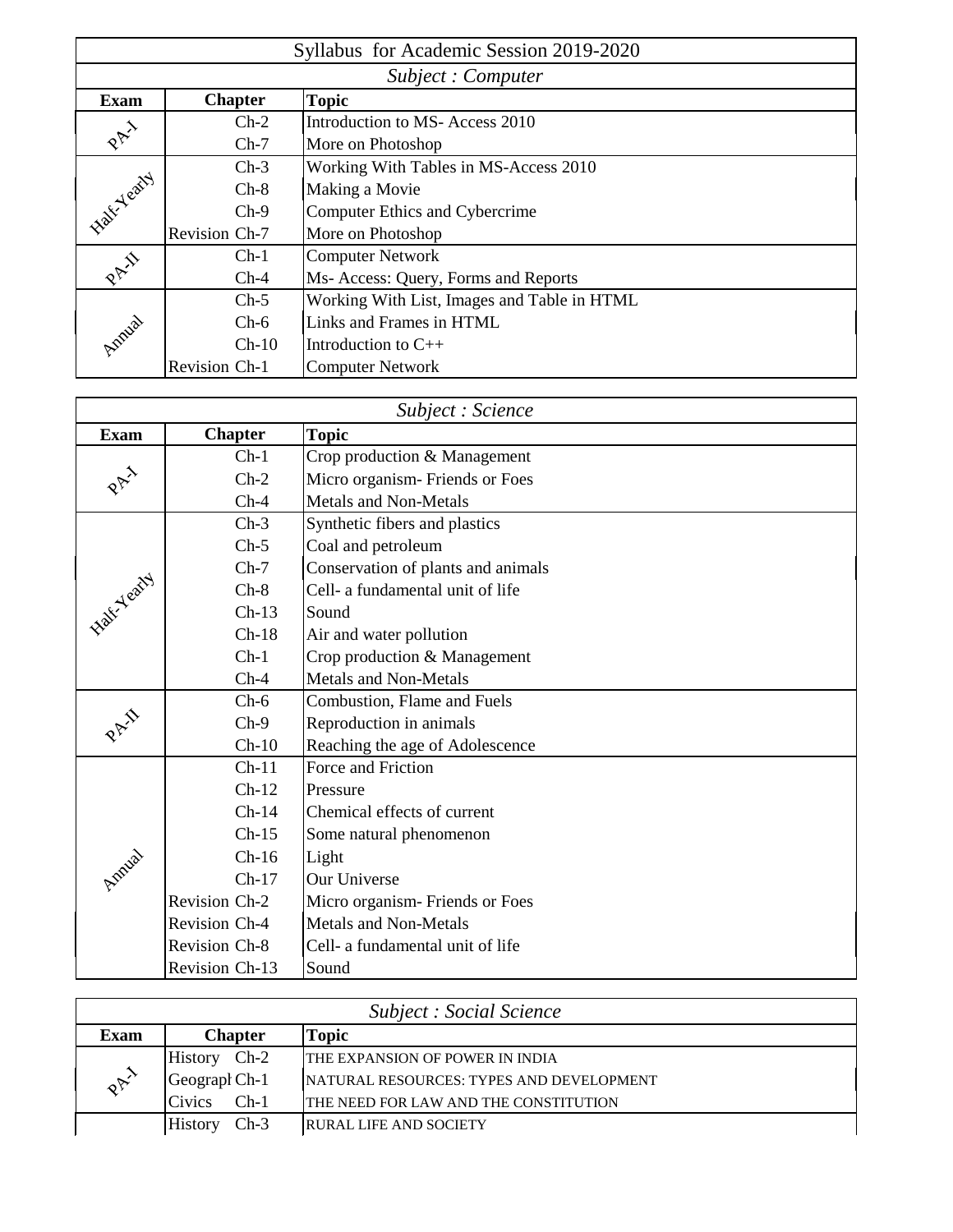|                   |               | $Ch-4$  | COLONIALISM, TRIBAL SOCIETIES AND INDUSTRIES |
|-------------------|---------------|---------|----------------------------------------------|
|                   |               | $Ch-5$  | THE REVOLT OF 1857                           |
|                   |               | $Ch-6$  | <b>EDUCATION AND BRITISH RULE</b>            |
|                   |               | $Ch-7$  | SOCIETY, WOMEN AND CASTE SYSTEM              |
| <b>Kish-Yeary</b> | Geograph Ch-2 |         | <b>LAND AND SOIL</b>                         |
|                   |               | $Ch-3$  | <b>WATER RESOURCES</b>                       |
|                   |               | $Ch-4$  | <b>VEGETATION AND WILDLIFE</b>               |
|                   | Revision Ch-1 |         | NATURAL RESOURCES: TYPES AND DEVELOPMENT     |
|                   | Civics        | $Ch-2$  | <b>IDEALS OF OUR CONSTITUTIONS</b>           |
|                   |               | $Ch-3$  | PARLIAMENTARY GOVERNMENT                     |
|                   |               | $Ch-4$  | THE EXECUTIVE                                |
|                   | Revision Ch-1 |         | THE NEED FOR LAW AND THE CONSTITUTION        |
|                   | History Ch-10 |         | THE NATIONALIST MOVEMENT I (1885-1918)       |
| PAI               | Geograph Ch-5 |         | MINERAL AND POWER RESOURCES                  |
|                   | Civics        | $Ch-5$  | THE JUDICIARY                                |
|                   | History Ch-8  |         | COLONIALISM AND URBAN CHANGE                 |
|                   |               | $Ch-11$ | THE NATIONALIST MOVEMENT I (1919-1947)       |
|                   |               | $Ch-12$ | <b>INDIA AFTER INDEPENDENCE</b>              |
|                   | Revision Ch-5 |         | THE REVOLT OF 1857                           |
|                   | Geograph Ch-6 |         | <b>AGRICULTURE AND MAJOR CROPS</b>           |
|                   |               | $Ch-7$  | <b>MANUFACTURING INDUSTRIES</b>              |
| Antural           |               | $Ch-8$  | <b>HUMAN RESOURCES</b>                       |
|                   | Revision Ch-4 |         | <b>VEGETATION AND WILDLIFE</b>               |
|                   | Civics        | $Ch-6$  | THE ROLE OF THE POLICE AND THE COURTS        |
|                   |               | $Ch-7$  | MARGINALISATION AND SOCIAL JUSTICE           |
|                   |               | $Ch-8$  | ECONOMIC PRESENCE OF THE GOVERNMENT          |
|                   | Revision Ch-2 |         | <b>IDEALS OF OUR CONSTITUTIONS</b>           |
|                   | Revision Ch-3 |         | PARLIAMENTARY GOVERNMENT                     |

| Subject: Mathematics |                |                                                                     |  |
|----------------------|----------------|---------------------------------------------------------------------|--|
| <b>Exam</b>          | <b>Chapter</b> | <b>Topic</b>                                                        |  |
|                      | $Ch-1$         | <b>Rational Numbers</b>                                             |  |
|                      | $Ch-2$         | Linear Equations in one variable                                    |  |
|                      | $Ch-3$         | Polygons                                                            |  |
|                      | $Ch-4$         | Quardrilaterals                                                     |  |
|                      | $Ch-5$         | Special Types of Quadrilaterals                                     |  |
|                      | $Ch-11$        | <b>Square and Square Roots</b>                                      |  |
|                      | $Ch-12$        | <b>Cube and Cube Roots</b>                                          |  |
| latt Yearty          | $Ch-13$        | <b>Comparing Quantities I- Percentage</b>                           |  |
|                      | $Ch-14$        | Comparing Quantities II- Profit & Loss, Discount Sales, Tax and VAT |  |
|                      | $Ch-15$        | <b>Comparing Quantities III- Compound Interest</b>                  |  |
|                      | $Ch-16$        | Algebric Expressions and Identities                                 |  |
|                      | $Ch-17$        | <b>Visualising Solid Shapes</b>                                     |  |
|                      | $Ch-18$        | Mensuration I- Area of Polygons                                     |  |
|                      | $Ch-19$        | Mensuration II- Surface Area and Volume of Solids                   |  |
|                      | Revision Ch-3  | Polygons                                                            |  |
|                      | Revision Ch-4  | Quardrilaterals                                                     |  |
|                      | $Ch-20$        | <b>Exponents and Powers</b>                                         |  |
|                      | $Ch-21$        | Direct and Inverse Proportion                                       |  |
|                      | $Ch-22$        | Time and Work                                                       |  |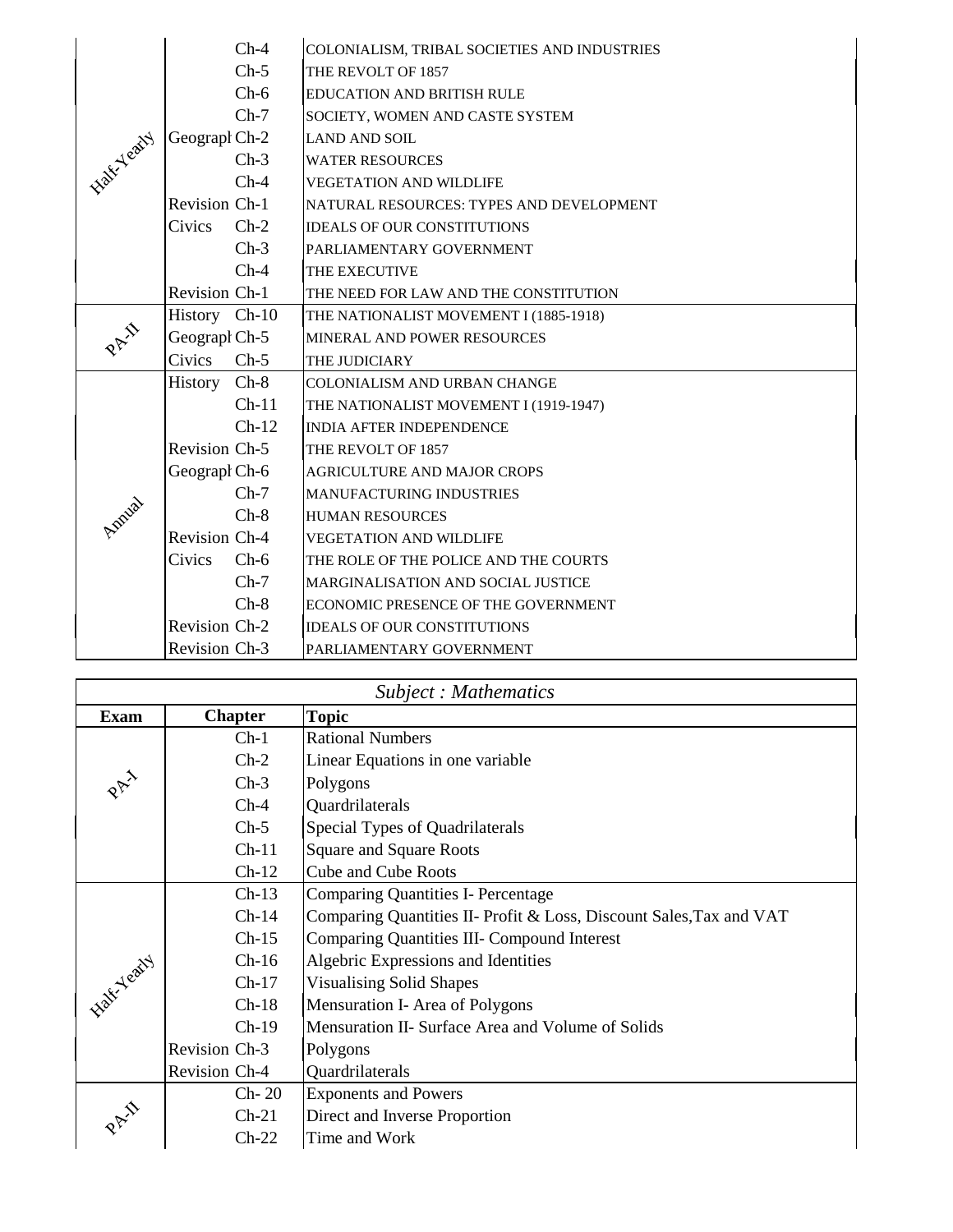|        | $Ch-6$                | <b>Practical Geometry</b>                                           |
|--------|-----------------------|---------------------------------------------------------------------|
|        | $Ch-7$                | Data Handling I- Classification and Tabulation data                 |
|        | $Ch-8$                | Data Handling II- Bar Graphs and Histograms                         |
|        | $Ch-9$                | Data Handling III- Pie Charts or Circle Graphs                      |
|        | $Ch-10$               | Data Handling IV-Probability                                        |
|        | $Ch-23$               | Factorisation                                                       |
|        | $Ch-24$               | Introduction to Graphs                                              |
| Annial | $Ch-25$               | Playing with Numbers                                                |
|        | Revision Ch-13        | Comparing Quantities I- Percentage                                  |
|        | Revision Ch-14        | Comparing Quantities II- Profit & Loss, Discount Sales, Tax and VAT |
|        | <b>Revision Ch-15</b> | Comparing Quantities III- Compound Interest                         |
|        | Revision Ch-16        | Algebric Expressions and Identities                                 |
|        | <b>Revision Ch-18</b> | Mensuration I- Area of Polygons                                     |
|        | Revision Ch-19        | Mensuration II- Surface Area and Volume of Solids                   |

| Subject : English  |               |                |                                                                               |  |
|--------------------|---------------|----------------|-------------------------------------------------------------------------------|--|
| <b>Exam</b>        |               | <b>Chapter</b> | <b>Topic</b>                                                                  |  |
|                    | Reader        | $Ch-1$         | My Lost Dollar (Pr)                                                           |  |
|                    |               | $Ch-2$         | A Day (Po)                                                                    |  |
|                    |               | $Ch-3$         | Earthquake in Assam (Pr)                                                      |  |
|                    |               | $Ch-4$         | The Trantiwontigongolope (Po)                                                 |  |
|                    |               | $Ch-5$         | The Word in a wall (Pr)                                                       |  |
|                    | Grammar Ch-1  |                | Sentences                                                                     |  |
|                    |               | $Ch-2$         | <b>Nouns</b>                                                                  |  |
|                    |               | $Ch-3$         | Determiners                                                                   |  |
|                    | Writing       |                | Message Writing, Notice Writing                                               |  |
|                    | Reader        | $Ch-6$         | An Education in Science (Pr)                                                  |  |
|                    |               | $Ch-7$         | Where The Mind is Without Fear (po)                                           |  |
|                    |               | $Ch-8$         | The Adventure of the Blue Carbuncle (Pr)                                      |  |
|                    | Revision Ch-1 |                | My Lost Dollar (Pr)                                                           |  |
|                    | Revision Ch-4 |                | The Trantiwontigongolope (Po)                                                 |  |
| <b>Half-Yearty</b> | Grammar Ch-4  |                | Adjectives                                                                    |  |
|                    |               | $Ch-5$         | Pronouns                                                                      |  |
|                    |               |                | Verbs (Subject verb agreement, Finite, Non-finite verbs, Gerunds, Infinitives |  |
|                    |               | $Ch-6$         | Modals-Tenses-Voice)                                                          |  |
|                    |               |                | Message Writing, Notice Writing, Visual based Composition and                 |  |
|                    | Writing       |                | <b>Speech Writing</b>                                                         |  |
|                    | Reader        | $Ch-9$         | O captain ! My Captain (Po)                                                   |  |
|                    |               | $Ch-10$        | En Route to America (Pr)                                                      |  |
|                    |               | $Ch-11$        | The Next Voice You Hear (Pr)                                                  |  |
|                    | Grammar Ch-6  |                | Verbs(Direct & Indirect Speech)                                               |  |
|                    |               | $Ch-11$        | Punctuation                                                                   |  |
|                    | Writing       |                | Dialogue Writing                                                              |  |
|                    | Reader        | $Ch-12$        | The Eagle and the Beetle (Po)                                                 |  |
|                    |               | $Ch-13$        | A Day in the Country (Pr)                                                     |  |
|                    |               | $Ch-14$        | Amma-Tabish Khair(Po)                                                         |  |
|                    |               | $Ch-15$        | Music Finds Satchno (Pr)                                                      |  |
|                    |               | $Ch-16$        | The Darkling Thrush (Po)                                                      |  |
|                    |               | $Ch-17$        | Monsters on Maple Street (Play)                                               |  |
| nnual              | Revision Ch-2 |                | A Day (Po)                                                                    |  |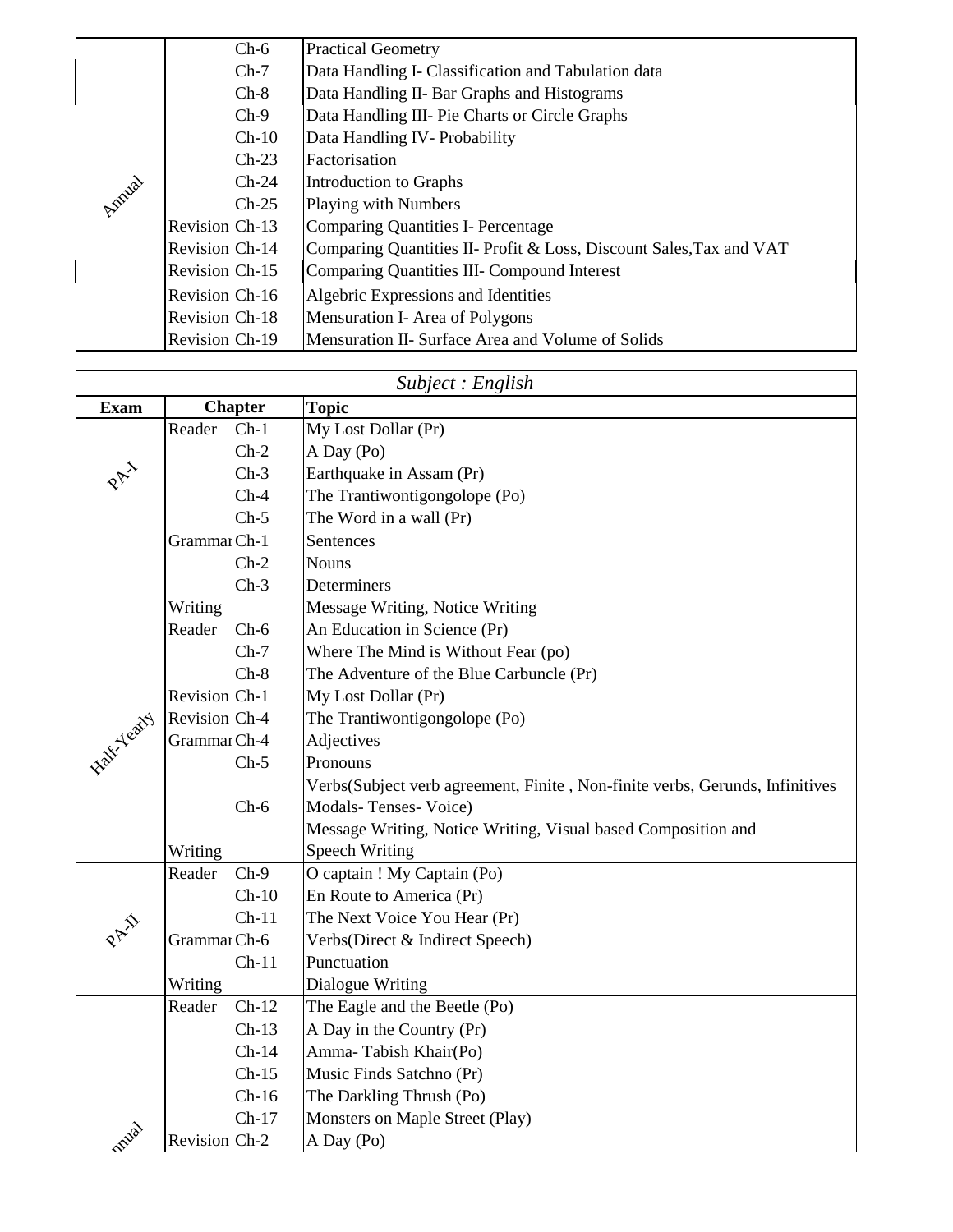| $\triangledown$ | Grammar Ch-7         | Adverbs                                                                  |
|-----------------|----------------------|--------------------------------------------------------------------------|
|                 | $Ch-8$               | Prepositions                                                             |
|                 | $Ch-9$               | Conjunctions                                                             |
|                 | Revision Ch-3        | Determiners                                                              |
|                 | <b>Revision Ch-6</b> | Verbs (Tenses, Modals) + Entire Syllabus of PA II                        |
|                 | Writing              | Dialogue Writing, Formal Invitation Letters, E-mail Writing, Diary Entry |

| Subject : Hindi 3rd language |                         |                               |                                   |  |
|------------------------------|-------------------------|-------------------------------|-----------------------------------|--|
| <b>Exam</b>                  |                         | <b>Book Nar Chapter Topic</b> |                                   |  |
|                              |                         | $Ch-1$                        | Bhor Hui Ut Jao Baccho (Poem)     |  |
|                              | Pankuri                 | $Ch-2$                        | Dusth Ka Anth (Kahani)            |  |
|                              | (Text)                  | $Ch-3$                        | Admi Ke Dost (Kahani)             |  |
| PAI                          |                         | $Ch-1$                        | Bhasho aur Byakaran               |  |
|                              | Garima                  | $Ch-2$                        | <b>Barna</b>                      |  |
|                              | (Gram)                  | $Ch-3$                        | Swaro Ki Matraye                  |  |
|                              |                         |                               | Paragraph Writing                 |  |
|                              |                         | $Ch-4$                        | Chamatkari Kabita (Kahani)        |  |
|                              | Pankuri Ch-5            |                               | Emandar Balak (Natak)             |  |
|                              | (Text)                  | $Ch-6$                        | Kaam Ki Baate (Kabita)            |  |
| <b>Half-Yearty</b>           |                         |                               |                                   |  |
|                              |                         | $Ch-4$                        | Sabd Aur Bakya (Word & Sentence)  |  |
|                              |                         | $Ch-5$                        | Naam Waale Sabd (Noun)            |  |
|                              | Garima                  | $Ch-6$                        | Linga (Gender)                    |  |
|                              | (Gram)                  | $Ch-17$                       | <b>Essay Writing</b>              |  |
|                              |                         |                               |                                   |  |
|                              |                         | $Ch-7$                        | Garaj Ki Sathi (Kahani)           |  |
|                              | Pankuri Ch-8            |                               | Ayse The Bapu (Jibani)            |  |
|                              |                         | $Ch-9$                        | Ku Sangathi Se Bacho              |  |
| PAI                          |                         | $Ch-7$                        | Number                            |  |
|                              | Garima <sup> Ch-8</sup> |                               | Pronoun                           |  |
|                              | $(Gram)$ Ch-9           |                               | Adjective                         |  |
|                              |                         | $Ch-16$                       | Letter-Writing                    |  |
|                              |                         | $Ch-12$                       | Utpati Bandar (Kahani)            |  |
|                              | Pankuri                 | $Ch-13$                       | Amar naam Chetak ka               |  |
|                              |                         | $Ch-15$                       | Barkha Geet (Geet)                |  |
| Annia                        |                         |                               | Ch-7 (ReviGaraj Ki Sathi (Kahani) |  |
|                              |                         | $Ch-10$                       | Verb                              |  |
|                              |                         | $Ch-12$<br>$Ch-15$            | Samanarthi Sabd<br>Muhaere        |  |
|                              | Garima                  | $Ch-18$                       | Story-Writing                     |  |
|                              | (Gram)                  |                               |                                   |  |
|                              |                         |                               |                                   |  |
|                              |                         |                               |                                   |  |

| Subject : Bengali 3rd Language |                                |                        |  |  |
|--------------------------------|--------------------------------|------------------------|--|--|
| <b>Exam</b>                    | <b>Chapter</b><br><b>Topic</b> |                        |  |  |
|                                | Katha MtCh-1                   | Harano sei diner kotha |  |  |
|                                | $Ch-2$                         | Boro ke                |  |  |
|                                | $Ch-3$                         | Tuntuni er Rajer Kotha |  |  |
|                                | $Ch-4$                         | Sarthok Janam Amer     |  |  |
| $R_{\textrm{R}}^{\textrm{R}}$  | Vasha M Ch-1                   | Vasha o Bakaron        |  |  |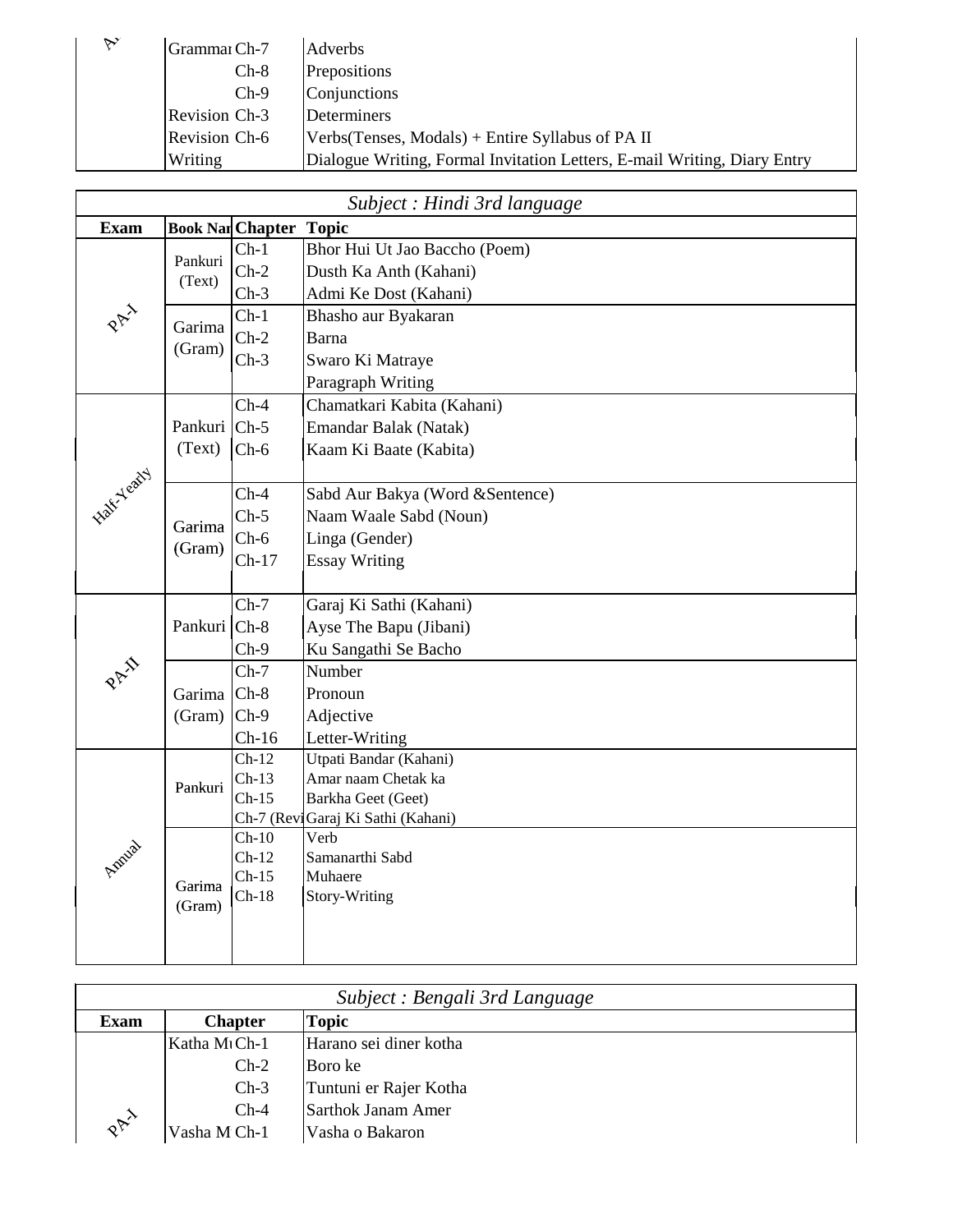|            | $Ch-2$                     | Dhoni O Borno                                                                |
|------------|----------------------------|------------------------------------------------------------------------------|
|            | $Ch-3$                     | Shobdo, Pod O Bakhyo                                                         |
|            | Writing                    | Gorur Upokarita, Amader Jatio Pakhi Moyure                                   |
|            | Katha M <sub>1</sub> Ch-5  | Lalu                                                                         |
|            | $Ch-6$                     | Adarsh Chala                                                                 |
|            | $Ch-7$                     | Kankata Rajar Desh                                                           |
|            | $Ch-8$                     | Hindu Mushalman                                                              |
|            | Revision Ch-2              | Boro ke                                                                      |
|            | $Ch-3$                     | Tuntuni er Rajer Kotha                                                       |
| Half-Yeary | Vasha M Ch-4               | Pod Porichay                                                                 |
|            | $Ch-5$                     | Kriyar Kal                                                                   |
|            | $Ch-7$                     | Lingo                                                                        |
|            | $Ch-8$                     | Pod Poribortan                                                               |
|            | $Ch-2$                     | Dhoni O Borno                                                                |
|            |                            | AmaderJatio Pashu Bagh, Jal                                                  |
|            | Writing                    | Letter writing-Janmodine Bondhu K aamontron janate potro $\&$                |
|            |                            | <b>Bodh Porikhon</b>                                                         |
|            | Katha M <sub>1</sub> Ch-10 | Sukh                                                                         |
|            | $Ch-12$                    | Kajer Lok                                                                    |
|            | $Ch-14$                    | Chutir Khobor                                                                |
| PAY        | $Ch-15$                    | Seyal Kano Hukkahuya Kore                                                    |
|            | Vasha M Ch-9               | <b>Biporit Shabdo</b>                                                        |
|            | $Ch-10$                    | Samarkhok Shabdo                                                             |
|            | $Ch-11$                    | Pry Samoccharito Virnerthok Shobdo                                           |
|            | Writing                    | Durgapuja, Rabindranath Tagore                                               |
|            | Katha M <sub>1</sub> Ch-16 | Pata Nore                                                                    |
|            | $Ch-18$                    | Sishur Sankalpo                                                              |
|            | $Ch-19$                    | Snaotal Bidhryo                                                              |
|            | $Ch-21$                    | Bidhya Sagar - er Chalabale                                                  |
|            | $Ch-22$                    | Pother Maje                                                                  |
|            | Revision Ch-5              | Lalu                                                                         |
|            | Revision Ch-8              | Hindu Mushalman                                                              |
| Annial     | Revision                   | Entire Syllabus of PA-II                                                     |
|            | Vasha M Ch-12              | Kotha Prokash                                                                |
|            | $Ch-13$                    | Bakya Chad Chinher Babohar                                                   |
|            | $Ch-14$                    | Shudho Banan Likhon                                                          |
|            | $Ch-15$                    | Letter Writing (No. 3 Boro diner chuti katanor katha jania bondhu ka chithi) |
|            | Revision Ch-5              | Kriyar Kal                                                                   |
|            | Revision Ch-7              | Lingo                                                                        |
|            | Revision                   | Entire PA-II Syllabus                                                        |
|            | Writing                    | Amader Jatio Phul Podho, Borodin                                             |

| Subject : Hindi 2nd language  |                   |                         |                              |  |  |
|-------------------------------|-------------------|-------------------------|------------------------------|--|--|
| <b>Exam</b>                   |                   | <b>Book Nam Chapter</b> | <b>Topic</b>                 |  |  |
|                               | Pankuri<br>(Text) | $Ch-1$                  | Maanavata hi Vishawa satya   |  |  |
|                               |                   | $Ch-2$                  | Phata huwa bute              |  |  |
|                               |                   | $Ch-3$                  | Raja bhoja                   |  |  |
| $R_{\textrm{P}}^{\textrm{P}}$ | Garima<br>(Gram)  | $Ch-1$                  | Language, Script and Grammar |  |  |
|                               |                   | $Ch-2$                  | Orthography                  |  |  |
|                               |                   | $Ch-3$                  | Morphology                   |  |  |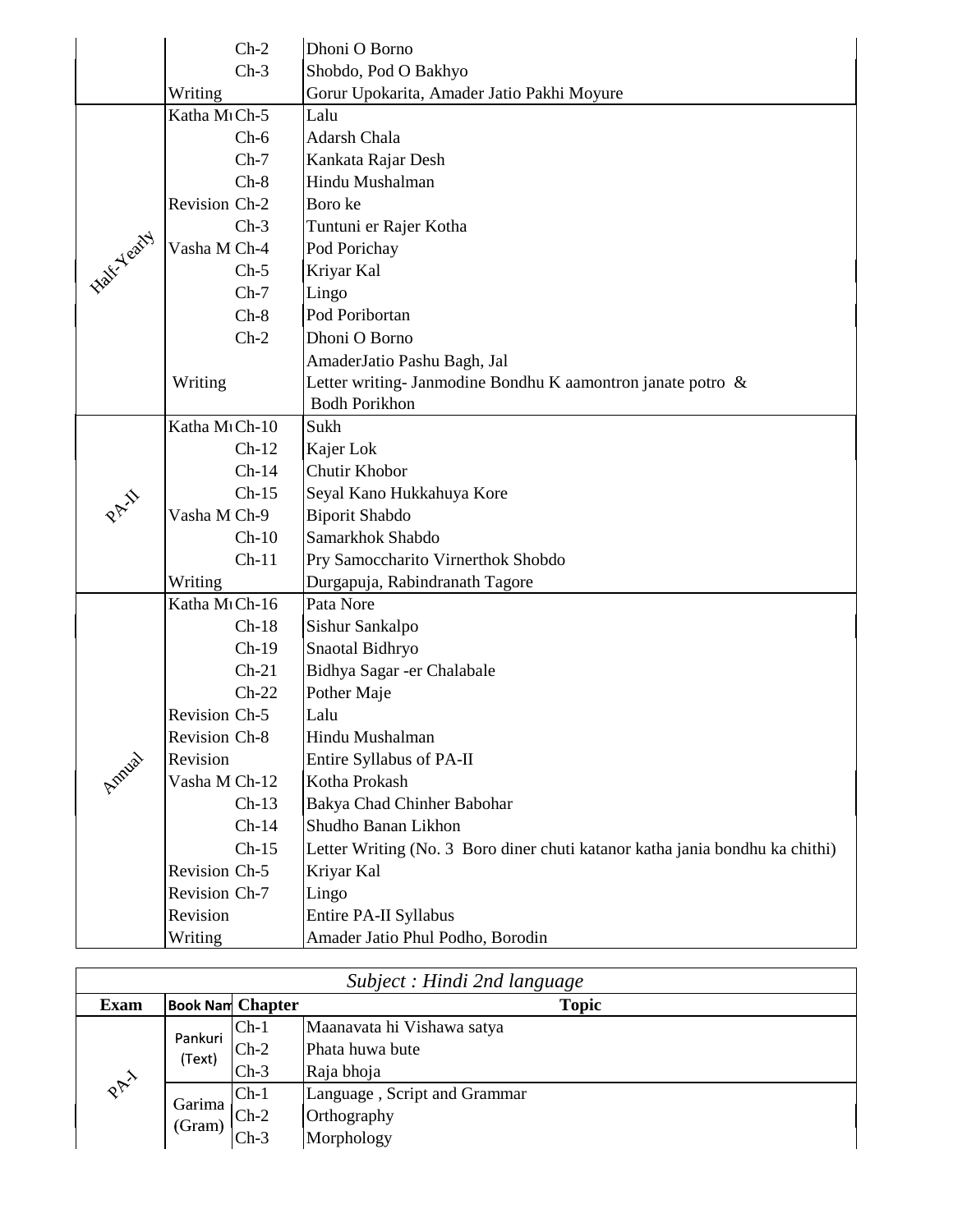|            |               |                    | Dialogue Writing              |
|------------|---------------|--------------------|-------------------------------|
|            |               | $Ch-4$             | Benka Ka Pataray              |
|            |               | $Ch-5$             | Sneh ka Sapathya              |
|            | Pankuri Ch-6  |                    | Dharati ka Sawarag            |
|            | (Text)        | $Ch-7$             | Budhi kaki                    |
|            |               | $Ch-8$             | Chaya ka Sauda                |
| Half-Yeary |               |                    | Ch-2 (Rey Phata huwa bute     |
|            |               | $Ch-4$             | Noun                          |
|            |               | $Ch-9$             | Adjective                     |
|            |               | $Ch-12$            | Voice                         |
|            | Garima        | $Ch-13$            | Indeclimable Word             |
|            | (Gram)        | $Ch-17$            | Compound                      |
|            |               | $Ch-18$            | Joining                       |
|            |               |                    | Story Writing, Letter Writing |
|            | Pankuri Ch-10 | $Ch-9$             | bharata Mata Ka Veer Shapute  |
|            |               |                    | Kotar Aur Kutir               |
|            |               | $Ch-11$            | Bhagat Ki Gata                |
| PAI        |               | $Ch-6$             | Number                        |
|            | Garima Ch-7   |                    | Case                          |
|            | $(Gram)$ Ch-8 |                    | Pronoun                       |
|            |               |                    | <b>Report Writing</b>         |
|            | Pankuri       | $Ch-12$            | Dewano Ki Hasti               |
|            |               | $Ch-13$            | Rakhi Ka Mulaya               |
|            |               | $Ch-14$            | Sachha Tirthayatri            |
|            |               | $Ch-15$            | Namak Ka duroga               |
|            |               | $Ch-16$            | Soghaan                       |
|            |               |                    | Ch-10 (Rev Kotar Aur Kutir    |
| Annia      | Garima        | $Ch-5$             | Gender                        |
|            |               | $Ch-16$            | Prefix and Sufix              |
|            |               | $Ch-19$<br>$Ch-21$ | Parsing<br>Phrase and Clause  |
|            | (Gram)        | $Ch-22$            | <b>Idioms And Proverbs</b>    |
|            |               | $Ch-23$            | Figure of Speech              |
|            |               |                    | Picture -Description          |
|            |               |                    | <b>Essay Writing</b>          |

| Subject: General knowledge |                   |                  |                         |
|----------------------------|-------------------|------------------|-------------------------|
| <b>Exam</b>                | <b>Chapter</b>    |                  | <b>Topic</b>            |
|                            | a.                | Unit I           | <b>Astronomy</b>        |
|                            | b.                | Unit II          | Plant Kingdom           |
| PAI                        | c.                | Unit III         | Animal Kingdom          |
|                            | d.                | Unit VII         | World of Science        |
|                            | a.                | Unit IV          | Geography               |
|                            | b.                | Unit V           | People                  |
| Halt-Yeary                 | c.                | Unit VI          | Language and Literature |
|                            |                   |                  |                         |
|                            | Revision Unit II  |                  | Plant Kingdom           |
|                            | Revision Unit III |                  | Animal Kingdom          |
|                            |                   |                  |                         |
|                            | a.                | Unit VIII Sports |                         |
|                            | lb.               | Unit XII         | Cinema                  |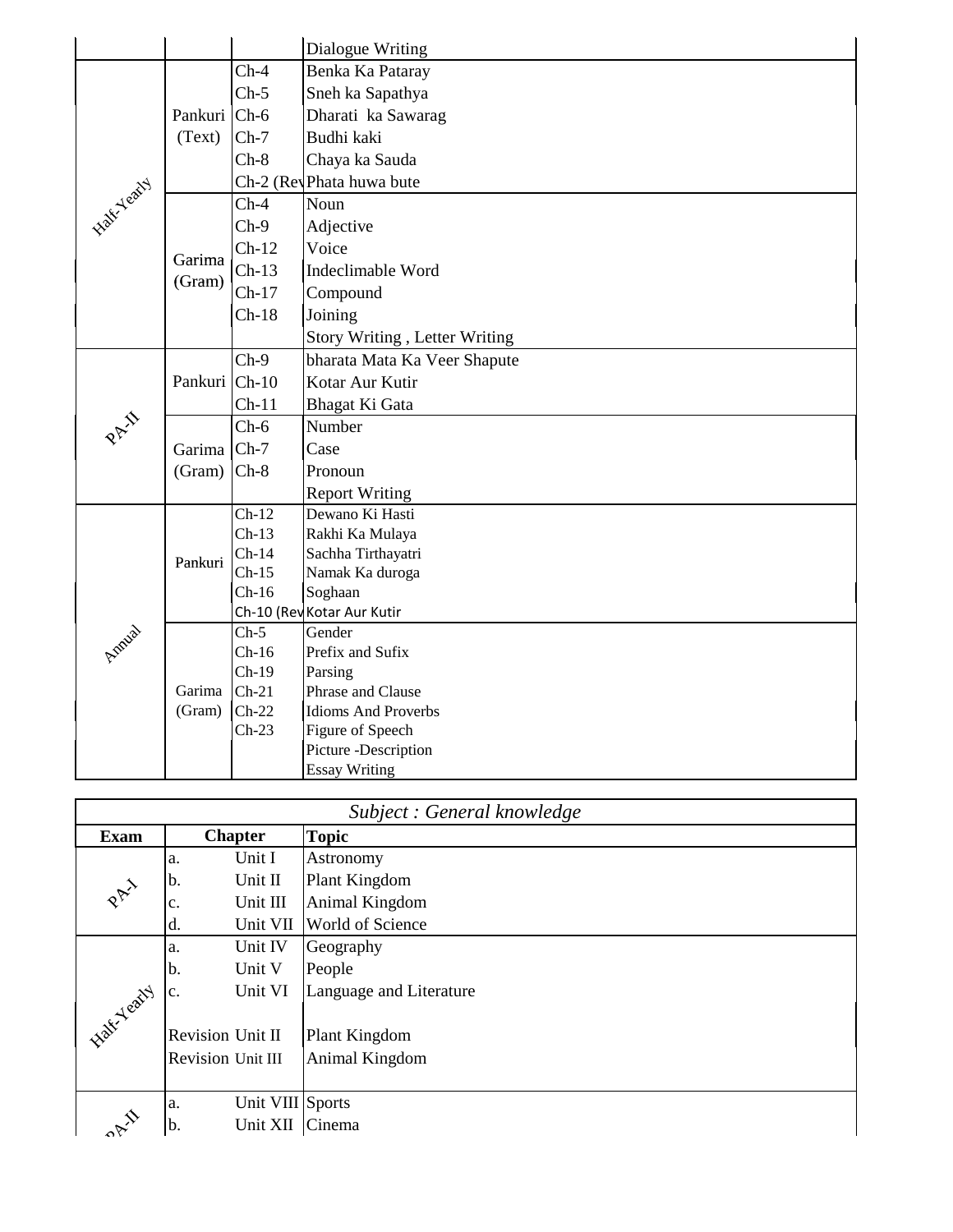| $\mathbf{X}^*$ |                                    |                      |
|----------------|------------------------------------|----------------------|
|                | Unit IX<br>a.                      | Facts about India    |
|                | Unit X<br>Ib.                      | <b>United Nation</b> |
|                | Unit XI<br>c.                      | Knowledge Trivia     |
| Amilal         |                                    |                      |
|                | Revision Unit I                    | Astronomy            |
|                | <b>Revision Unit IV</b>            | Geography            |
|                | Revision Unit VII World of Science |                      |

| Subject : Bengali 2nd language |                |                         |                                           |
|--------------------------------|----------------|-------------------------|-------------------------------------------|
| <b>Exam</b>                    |                | <b>Book Nam Chapter</b> | <b>Topic</b>                              |
|                                | Kotham         | $Ch-1$                  | Sokuntalar poti grihejatra                |
|                                | ukul           | $Ch-2$                  | Bolai                                     |
|                                | (Text)         | $Ch-13$                 | Ramchonder Bilap                          |
|                                |                | $Ch-16$                 | Jibon songeet                             |
| PAI                            |                | $Ch-1$                  | Bisorgo sondhi                            |
|                                | Vasamu Ch-2    |                         | Lingo Bochon Purush                       |
|                                | kul            | $Ch-3$                  | Bisesyo Biseson O Aboy poder srenibivag   |
|                                | (Gram)         |                         | Paragraph Writing                         |
|                                |                |                         |                                           |
|                                |                | $Ch-4$                  | Galileo                                   |
|                                | Kotham         | $Ch-5$                  | Banglar sekal                             |
|                                | ukul           | $Ch-17$                 | Srabone                                   |
|                                | (Text)         | $Ch-18$                 | Debotar bidai                             |
|                                |                |                         |                                           |
| <b>Half-Yeary</b>              |                | Ch-2 (ReviBolai         |                                           |
|                                |                | $Ch-5$                  | Kriar kal vab o rup                       |
|                                | Vasamu         | $Ch-6$                  | Shobdo tairir kousal                      |
|                                | kul            | $Ch-7$                  | Somas                                     |
|                                | (Gram)         |                         |                                           |
|                                |                |                         | Ch-1 (RevBisorgo sondhi                   |
|                                |                |                         | Paragraph Writing , Letter writing        |
|                                |                | $Ch-8$                  | Dudher dam                                |
|                                | lothamuki      | $Ch-10$                 | Chotti mundaabong tar tir                 |
|                                |                | $Ch-20$                 | Jibon vikkha                              |
|                                |                | $Ch-21$                 | Kuli majur                                |
|                                |                | $Ch-8$                  | Bakkyo nirmaner swarto o baker srenibivag |
|                                | Vasamu Ch-9    |                         | Uposorgo o anusorgo                       |
|                                | kul            | $Ch-10$                 | Sadhu O cholit vasa                       |
|                                | $(Gram)$ Ch-14 |                         | Bagdhara                                  |
|                                |                | $Ch-11$                 | Paragraph writing                         |
|                                |                |                         | Newyorker sada valluk<br>Abar asibo fire  |
|                                |                | $Ch-22$                 |                                           |
|                                | othamukiCh-24  | $Ch-23$                 | Hat                                       |
|                                |                |                         | Gondho bichar                             |
|                                |                | Ch-4 (Rev Galileo       | Ch-8 (Revi Dudher dam                     |
|                                |                |                         |                                           |
| ~13p1                          |                | $Ch-11$                 | Ak kothai prokash                         |